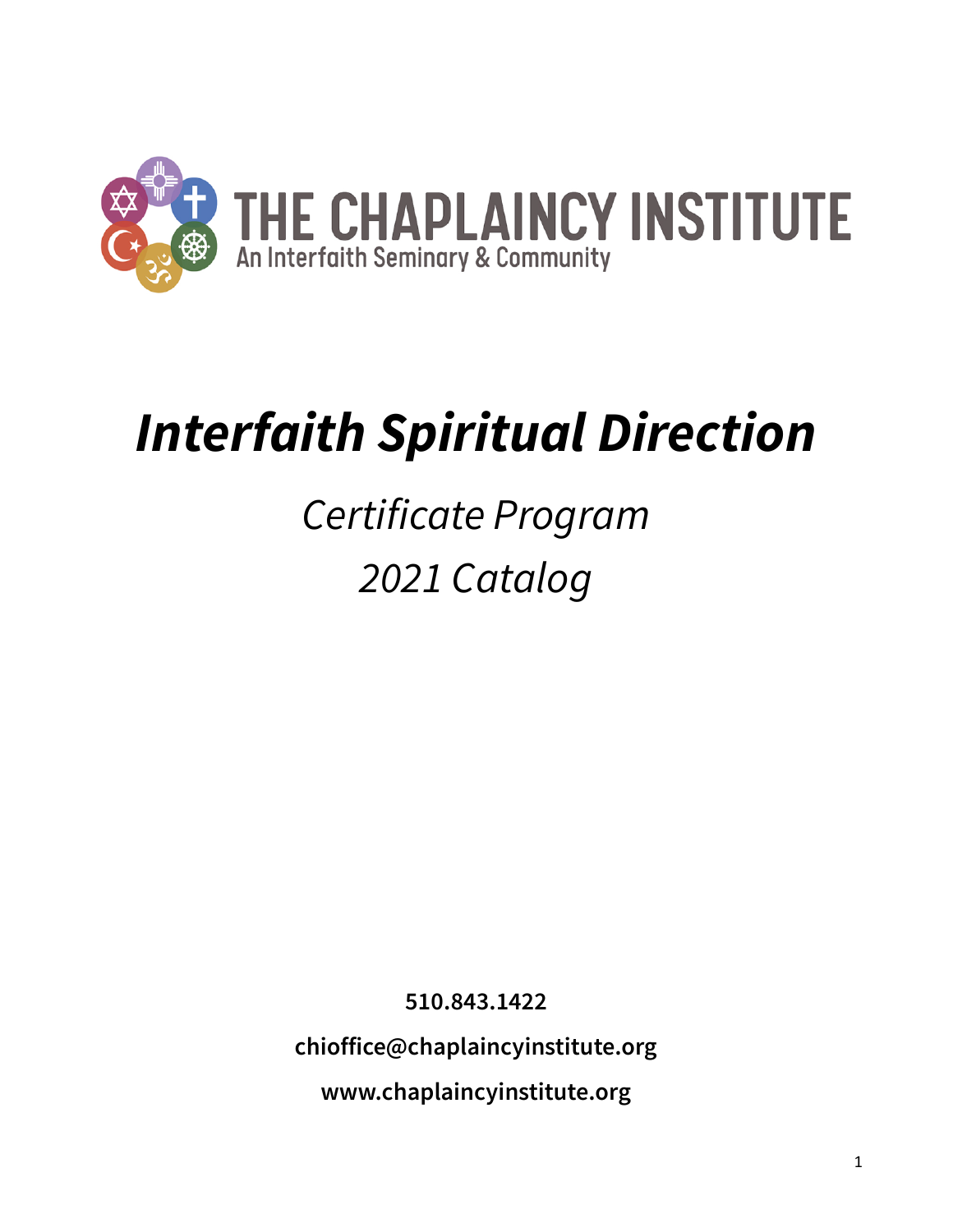Copyright © 2005, 2007-2019 by

*The Chaplaincy Institute and The ChI Interfaith Community*

All rights reserved. No part of this publication may be reproduced, stored in a retrieval system or transmitted in any form or by any means electronic, mechanical, photocopying, recording or otherwise, without the prior written permission of the publisher.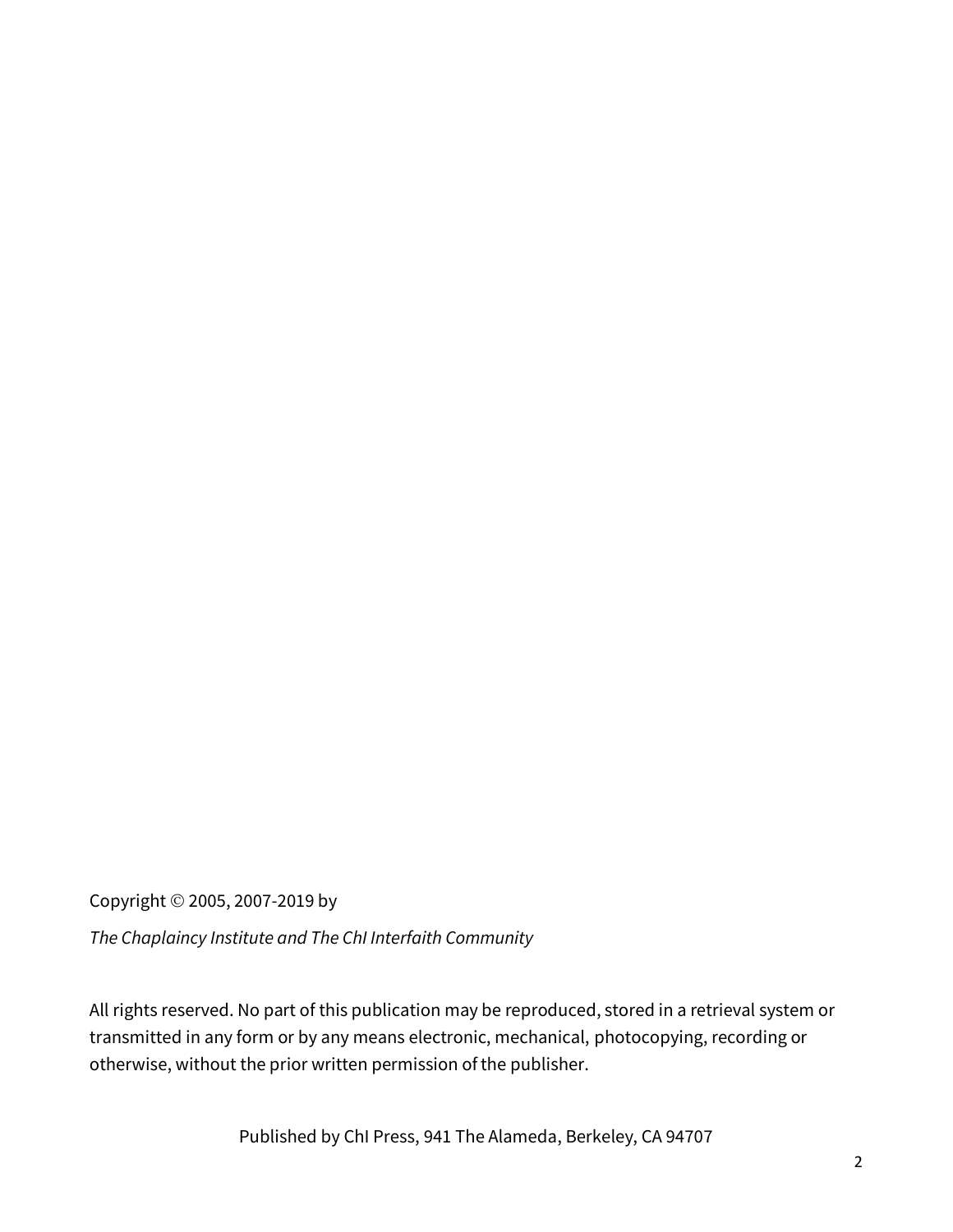### **Table of Contents**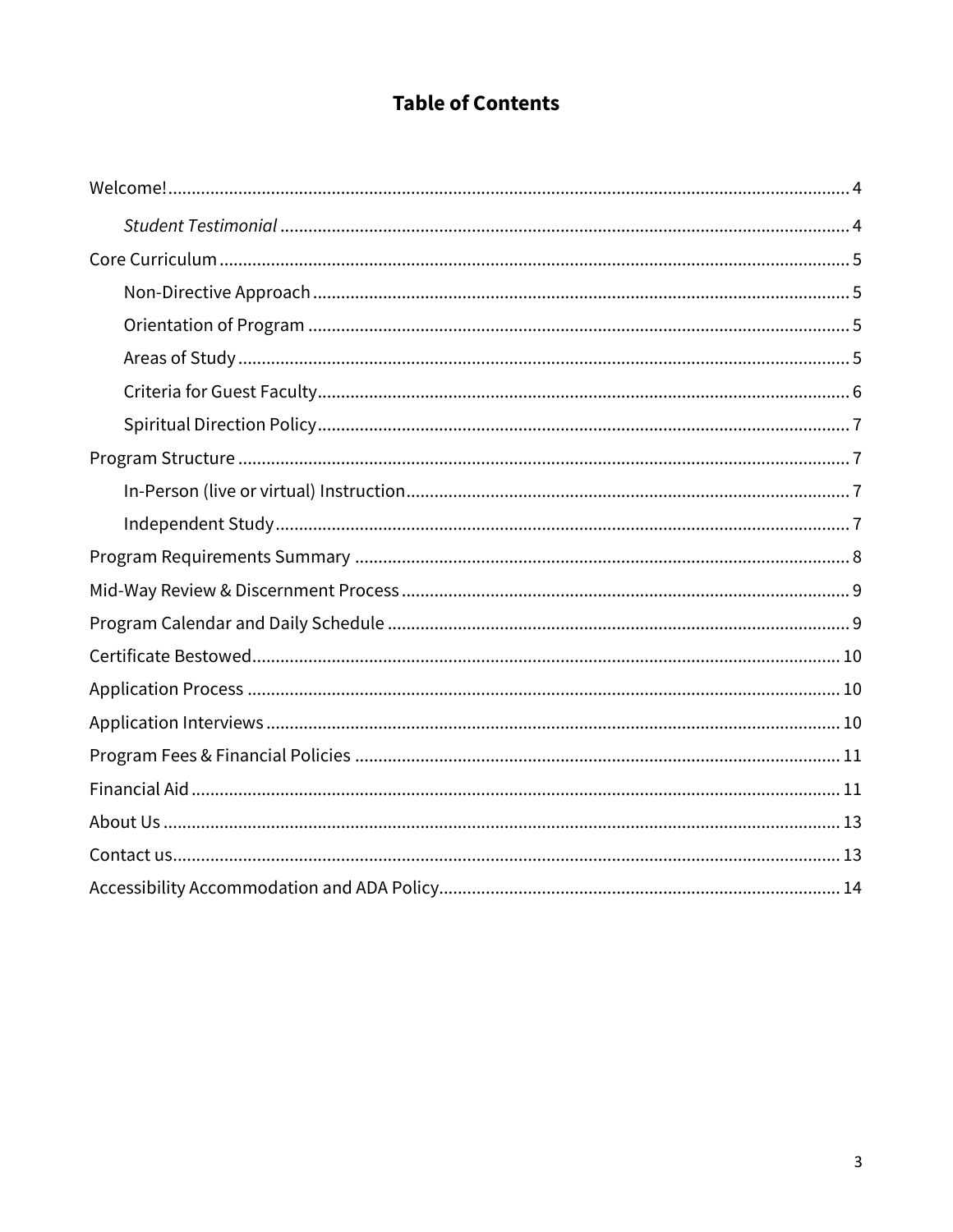### *Student Testimonial*

*ChI gives you a sense of home, a place to belong, because you develop new relationships with people that you can call upon that you didn't have before, and it doesn't matter what they may call their higher power because the language is universal. I just love everybody at ChI.It is an amazing experience.* —**Willie Ruth Harris**, ChI Interfaith Spiritual Direction Certificate Program Class of 2015-2016



### **Welcome!**

#### **Dear Prospective Student,**

Thank you for your interest in the Interfaith Spiritual Direction Certificate Program at The Chaplaincy Institute. This course of study is intended to give you everything you need to begin a thriving private practice in spiritual direction.

Our Interfaith Spiritual Direction Program teaches a non-directive Interfaith approach. We do not believe in telling people how to think, what to believe, how they are supposed to feel, or what to do in any specific circumstance. We do believe that the person who comes to us for direction is the expert on their own spiritual life, and that the person knows, deep down, what is best. Thus, we assist people to discern their own deep inner wisdom and to live with a deeper sense of connection and alignment with Spirit.

To hear more, and see a segment of spiritual direction as it unfolds, please view this short video: [https://www.youtube.com/watch?v=oyeXEQwd2\\_o](https://www.youtube.com/watch?v=oyeXEQwd2_o)

Our program's four week-long modules are designed for those who anticipate working with clients from a variety of faith traditions, and is well-suited for those of other helping professions who want to add a spiritual guidance perspective to their current work (such as psychotherapists, social workers, health practitioners, ministers and chaplains).

Because of the deep nature of this work, we want to emphasize the need to have adequate support as you begin your studies, and we encourage you to take active responsibility for yourself and your needs throughout the duration of the program. To that end, please be sure you are already working with a spiritual director *before* you begin the program. Likewise, if you feel you might be in need of psychotherapy to help you process the material that might arise during class, please be sure to secure that help for yourself.

Spiritual Direction is an amazing process, and in the process of our learning about it, we will be doing a lot of it with each other! You might find yourself in an uncomfortable place now and then. This is completely normal and is why we ask you to take responsibility for your own needs and to make sure you have a robust support network.

In this catalog you will find specifics about the program's curriculum, requirements and the application process. For more information about The Chaplaincy Institute and our other programs, (Interfaith Chaplaincy, Transfer of Ministerial Standing/Dual Ministerial Standing and Open Courses) please visit our website a[t chaplaincyinstitute.org.](https://chaplaincyinstitute.org/)

I am excited to share our next spiritual direction journey with you!

Many blessings,

Rev. Dr. John Mabry, Director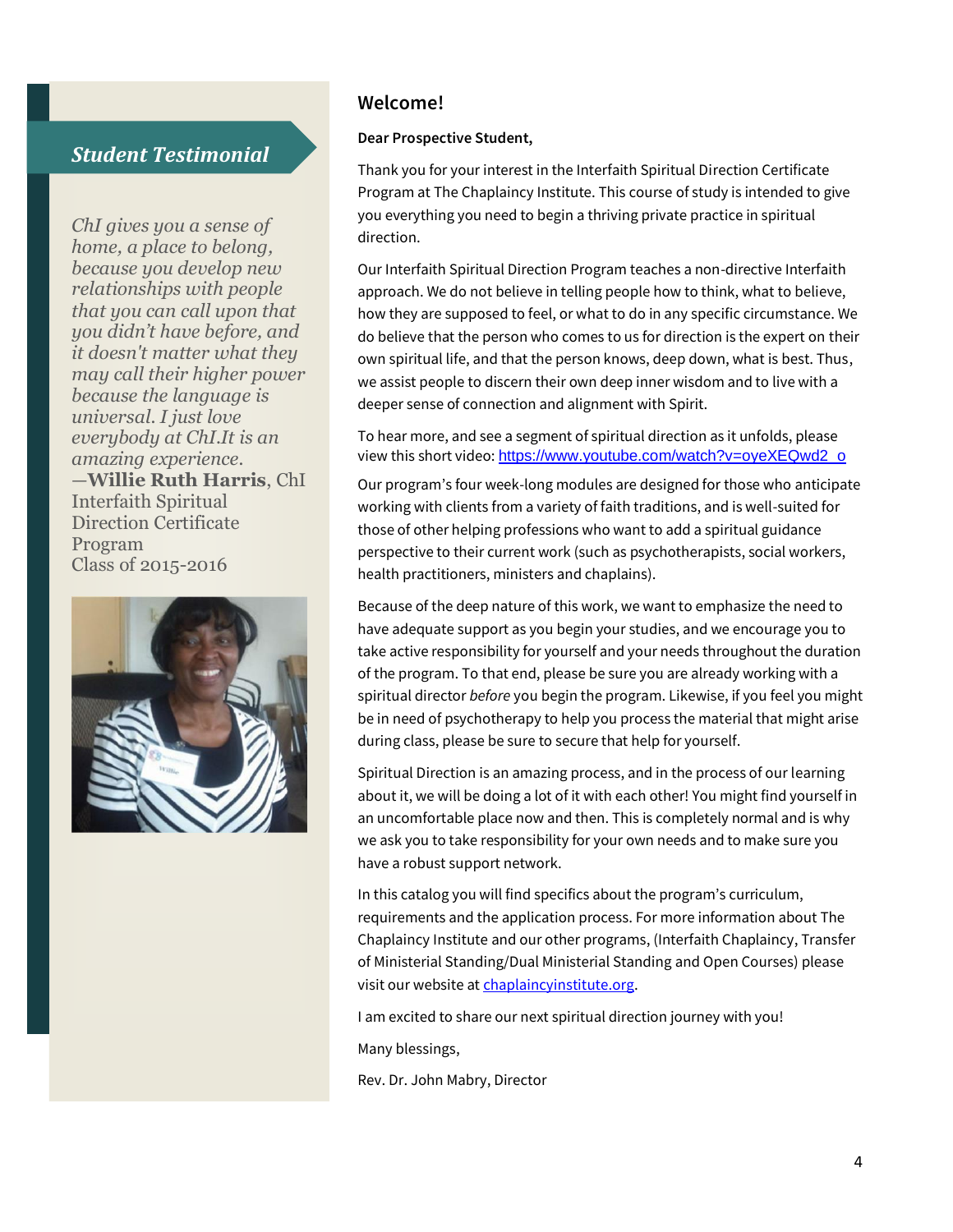# **Core Curriculum**

### **Non-Directive Approach**

Our Interfaith Spiritual Direction Certificate Program teaches a non-directive Interfaith approach. We do not believe in telling people how to think, what to believe, how they are supposed to feel, or what to do in any specific circumstances. We believe that the person who comes to us for direction is the expert on his or her own spiritual life, and given time and prayerful or meditative reflection, can discern what is best. Thus, we teach skills to help people discern their own deep inner wisdom and to live with a deeper sense of connection and alignment with Spirit.

#### **Orientation of Program**

The techniques and concepts taught in this program rely on there being a Divine reality or a larger Self. How each student experiences and names this sacred presence will be quite diverse. Some students will call it "God," or "Brahman," "Buddha Nature," or many other names, but however it is conceived of some acknowledgement and engagement with this Divine reality is essential. Students who do not believe in any Divine reality may be able to engage if they can rest in and trust a transcendent concept of Life seeking wholeness and harmony in all things. Students who do not believe in any Divine reality whatsoever will find this a difficult and frustrating program, since much of our practice depends on a deep trust, connection, and reliance on a Divine reality. *If you have concerns about this, please contact the program director to discuss whether the program is right for you.*

### **Areas of Study**

Spiritual Direction (SD) Skills

- Definitions, varieties and history of SD
- Cultivating Holy Listening
- Directive and non-directive SD
- Methods of Spiritual Discernment
- SD with the Ill, Dying & Bereaved
- Dreamwork for Guiding Non-Religious People
- Guiding Non-Religious People
- Group SD and Group Supervision
- Relationship, Generational, and Sexual Issues

#### World Religions

• Buddhism, Christianity, Hinduism, Islam, Judaism, Native Traditions, Sufism, Taoism, Zoroastrianism

#### The Spiritual Experience

- God's presence in daily life
- Spiritual Life Stories
- Images of the Divine & their impact upon the spiritual life
- Faith Styles & their impact on the SD process
- Dark Night of the Soul
- Varieties of prayer and devotional disciplines
- Addiction and the Longing for Transcendence
- The archetypal spiritual journey

#### Personal Development & Integration

- Discerning one's call
- Rules & Ethics: Boundaries, confidentiality, and self-care
- Generational Issues in SD
- Sexual Issues in SD
- Establishing a business practice of SD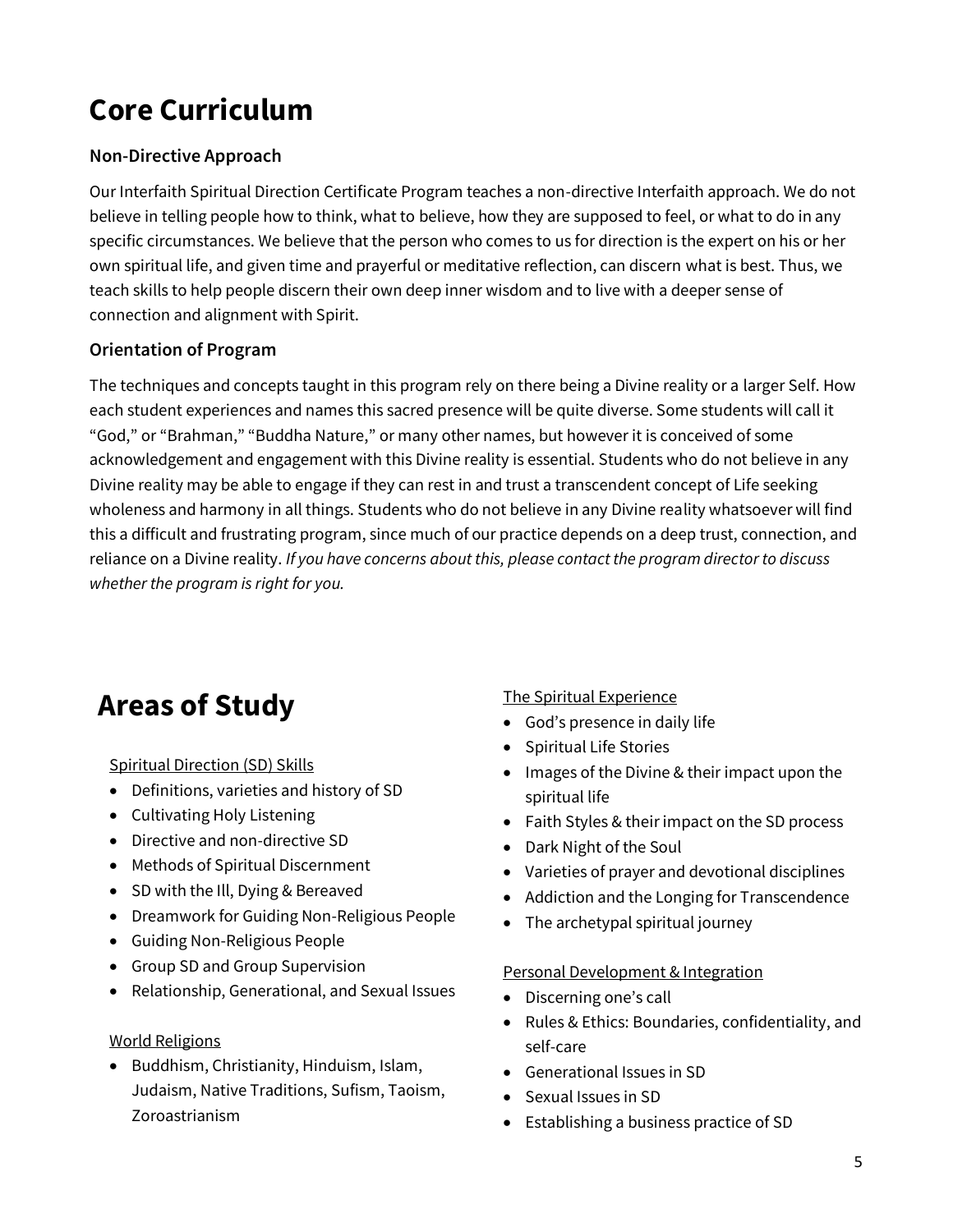### **Criteria for Guest Faculty**

We bring in guest faculty to speak to us about what we should know if we work with a client from their tradition—what are some common spiritual goals in that tradition, and what are common pitfalls and struggles for people in that tradition? They may also offer concepts, insights, tools, and techniques from their tradition that will be of use when working with clients of that tradition—or perhaps of any tradition or none. What are the gifts for spiritual guidance that this tradition brings to us?

Ideally, every faculty member would be:

- born into their faith
- qualified to do spiritual guidance in their own tradition
- trained in the non-directive method as well
- a cracking good teacher

Unfortunately, teachers who fit all four of these criteria are exceedingly rare. If you look at the Venn diagram below, you'll see that the point where all four meet is very small indeed. So, while this is always our ideal at The Chaplaincy Institute, we aspire to employ guest faculty that possess three out of the four criteria:



In the past, some people have insisted that our professors be born into the tradition, or at least be ethnically from the region where that religion is dominant (for instance, our Hinduism teacher should be from India, etc.). Again, while this might seem ideal, in actual practice many of the people who will come to us for spiritual guidance in the North American context will be North American converts to these faiths. Converts often have very different perspectives on their adopted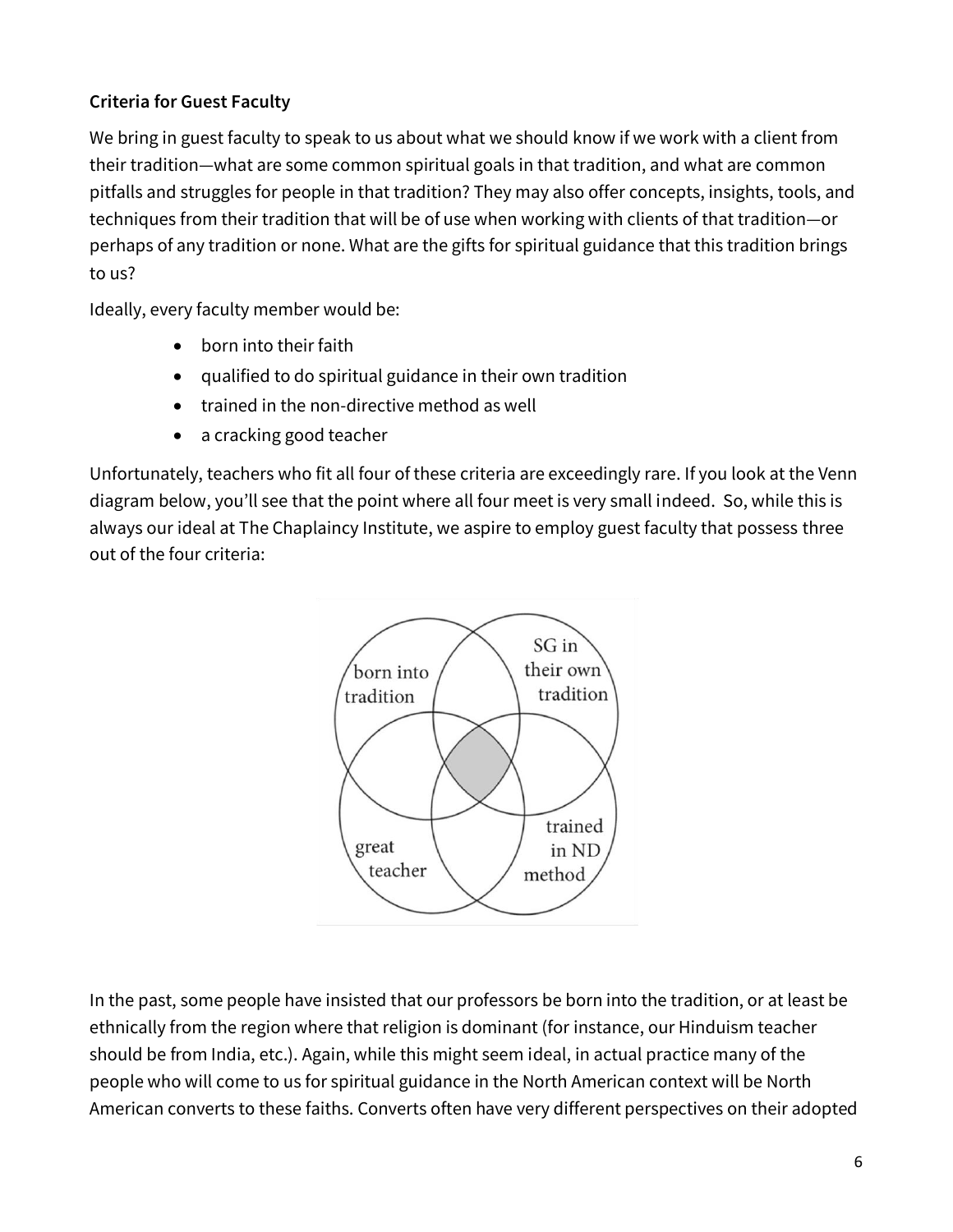faiths from those born into them. Because of this, we feel the perspective of converts is valuable in our class room, and while we always strive for diversity, some of our instructors will be converts.

### **Spiritual Direction Policy**

Students in the Interfaith Spiritual Direction Program are required to be in spiritual direction for the duration of the program (for a total of 30 sessions). It is also a prerequisite that students must have engaged in Spiritual Direction for a minimum of 3 sessions before the first day of class.

Their spiritual directors must be graduates of reputable spiritual direction training programs and each must be in possession of a certificate in spiritual direction. There are no exceptions to this rule. Sessions with transpersonal psychologists, therapists, clergy persons, hypnotherapists, shamans and those in other helping professions may be marvelously beneficial but do not count toward the required 30 sessions. All spiritual directors must be vetted with the Director of the program using the forms provided on the spiritual direction page on Moodle (our online learning platform). Students may, if they wish, work with more than one spiritual director at a time, splitting their sessions between them.

Likewise, spiritual direction supervisors must hold a certificate in spiritual direction supervision this is a separate and advanced training beyond the standard spiritual direction training. Supervisors must also be vetted with the Program Director. One's supervisor and spiritual director must be different people—one person cannot serve both roles for any particular student, even if trained in both roles.

## **Program Structure**

### **In-Person (on Zoom) Instruction**

For the four module weeks, students in will sign on to Zoom each day for intensive learning modules that focus on practical skills, spiritual direction competencies and working with people of particular faith traditions. Although each module is different, all of them contain elements of spiritual direction, spirituality, and personal development. During each module a team of core and guest faculty guides students in an integral learning experience, incorporating theoretical, practical, and creative elements. Class content in the modules flows between didactic and experiential artistic and reflective modalities.

### **Independent Study**

In addition to intensive learning modules, students are required to participate in online classes in the three to six weeks before the module attendance on Zoom. They also work independently on reading, practicum, and spiritual practices. They communicate with faculty and classmates via Moodle, email and/or social media.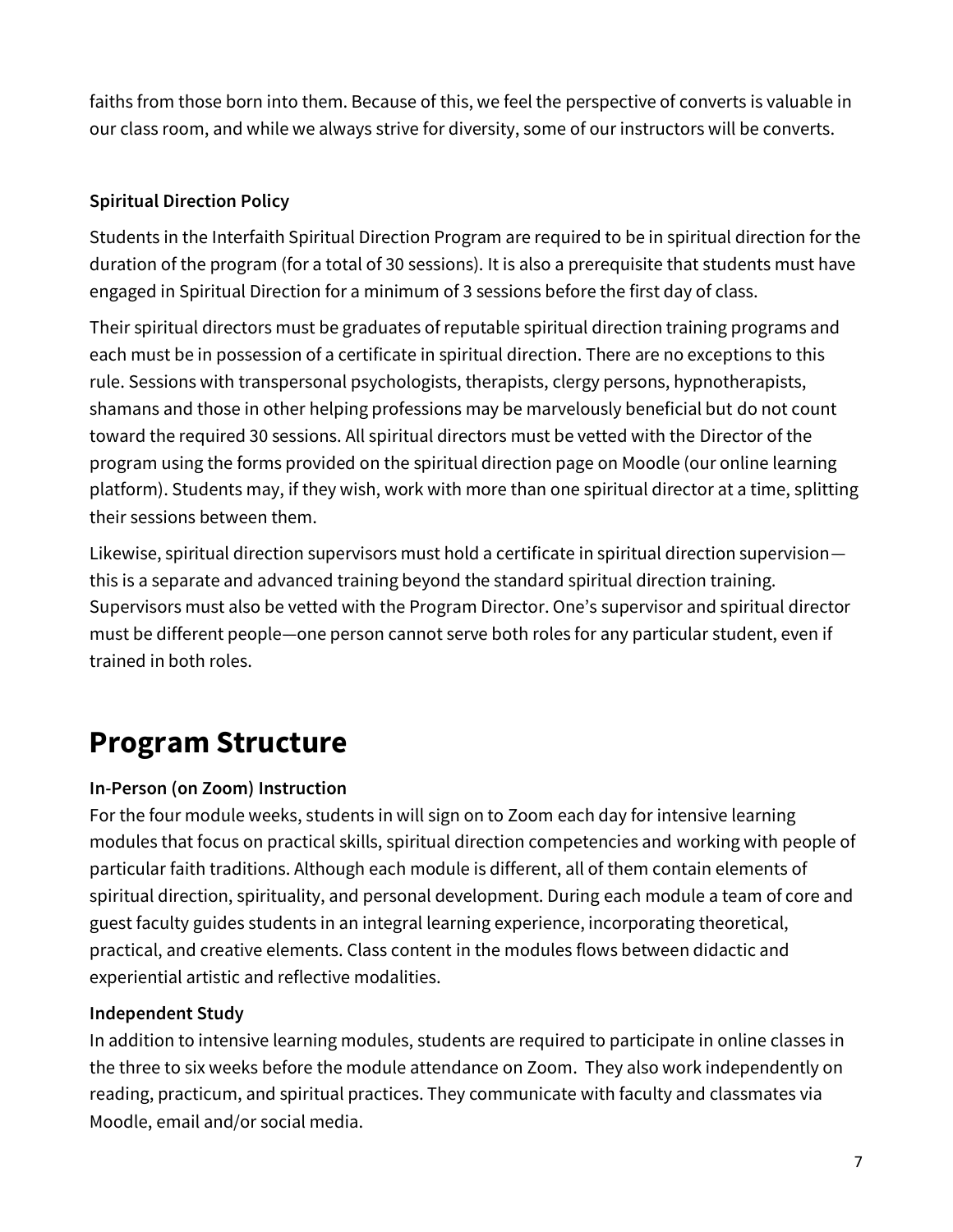- **Online Classes:** Asynchronous classes before modules are conducted over Moodle, an online classroom platform. Students follow a semi-flexible structure wherein independent work is required for each 3-week class, combined with video viewing and online discussion threads.
- **Reading of Assigned Texts:** Each module has between 300 and 600 pages of independent reading material assigned at least two months ahead. Students should read the material before the Zoom dates and ideally before the Moodle classes begin.
- **Individual Sessions:** Each student is required to attend a total of 30 spiritual direction sessions with an approved spiritual director. Spiritual Directors are hired independently of the school and are compensated for their services directly by the student.
- **Spiritual Direction Practicum Hours:** Starting after the third module, students provide spiritual direction sessions to real-world clients to develop and hone their spiritual direction skills. This contextual learning gives students the opportunity to integrate learned concepts and techniques into the flow of lived experience, over the practicum time of 12 months. This is where students can test their wings and begin to grow their skills within the supportive structure of our learning community.
- **Supervision Sessions:** Students meet 12 times with a qualified Spiritual Direction Supervisor to review and reflect on their practicum hours, once each month they are seeing clients.
- **Personal Spiritual Practice:** Each student is required to have a personal spiritual practice to which they are committed. The options for a personal spiritual practice are multiple and flexible. Examples include attendance at a weekly worship service, daily meditation or prayer based on a primary faith tradition, yoga, art, journaling, and so on.
- **Spiritual Community:** Students are required to participate in spiritual community. This can be a spiritual community you are already committed to, or you may take on a new community for the duration of your studies. You do not need to hold the faith of the spiritual community you will be involved in. Examples of spiritual communities include a coven, synagogue, church, sangha, gurdwara, women's ritual group, 12-Step meeting, and many other options.

### **Program Requirements Summary**

| 4 Intensive Modules (5 days each) | <b>30 Individual Spiritual Direction Sessions</b> |
|-----------------------------------|---------------------------------------------------|
| <b>18 Practicum Hours</b>         | Readings and Moodle Classes as Assigned           |
| <b>12 Supervision Sessions</b>    | <b>Personal Spiritual Practice</b>                |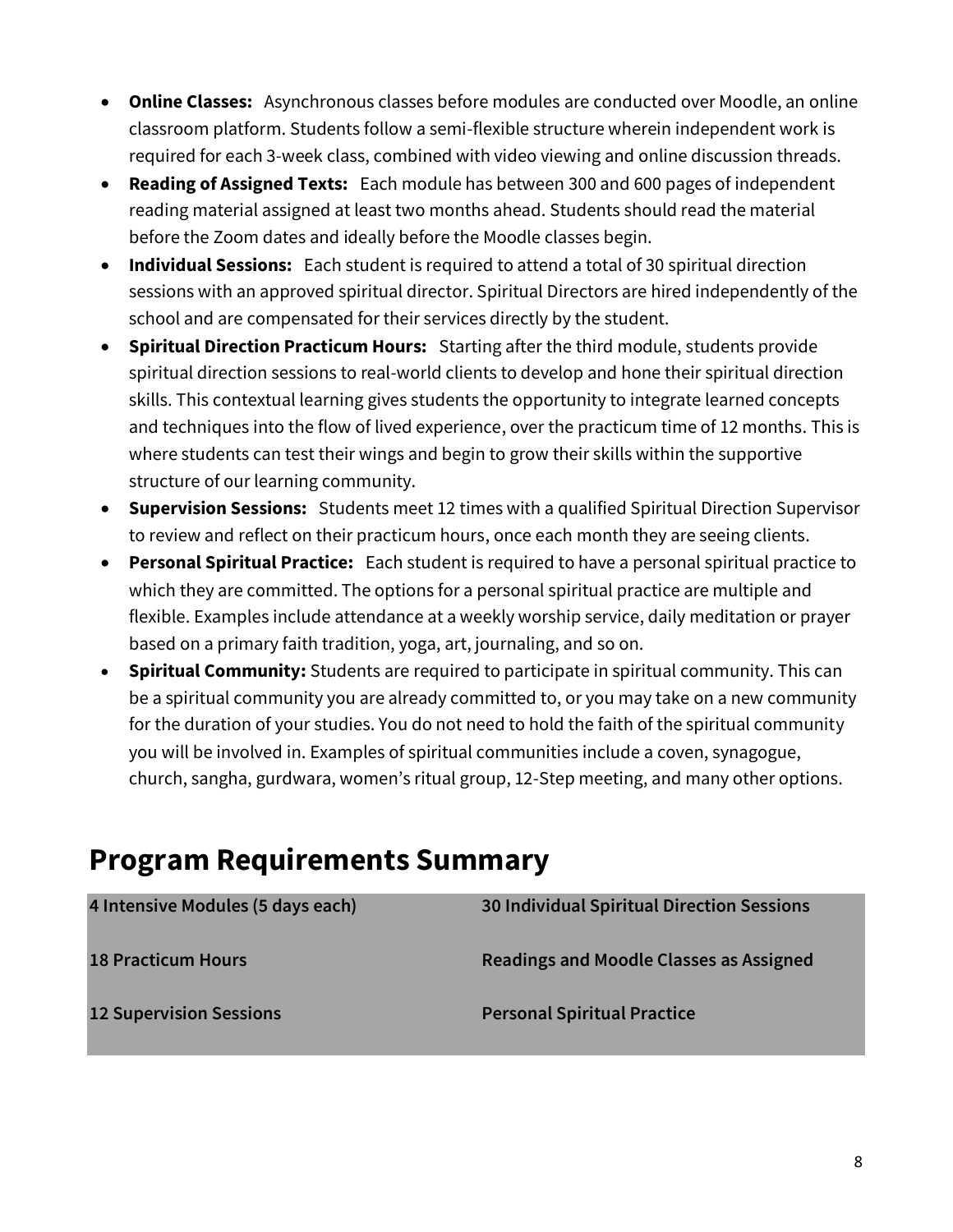# **Mid-Way Review & Discernment Process**

Not everyone is a good fit for the ministry of spiritual direction. While the initial interview process may reveal some behaviors and dispositions inappropriate to the ministry, other discernments will take more time to reveal themselves. After the first two modules of the spiritual direction program, the mid-way point, each student will complete a self-evaluation. Core faculty members will meet to review, discuss and discern any concerns. If a student is not invited to advance, s/he will be given an explanation for the decision but will not be entitled to a refund for the first two modules of instruction.

## **Program Calendar and Daily Schedule**

Students attend **four** intensive learning modules on Zoom for **5 consecutive days,** usually from 9:00 am to 4:00 pm PST. **Asynchronous Moodle classes begin three to six weeks before scheduled course dates held on Zoom.** Although each module is different, each offers opportunities to learn about diverse religious and spiritual traditions, practices of spiritual discernment and essential spiritual direction skills. **Attendance is required on all Zoom days.** 

### **2021 Summer Cohort Module Dates**

| August 17 - 21        | Module 1 |
|-----------------------|----------|
| November 16 - 20      | Module 2 |
| January 11 - 15, 2022 | Module 3 |
| March 8 - 13, 2022    | Module 4 |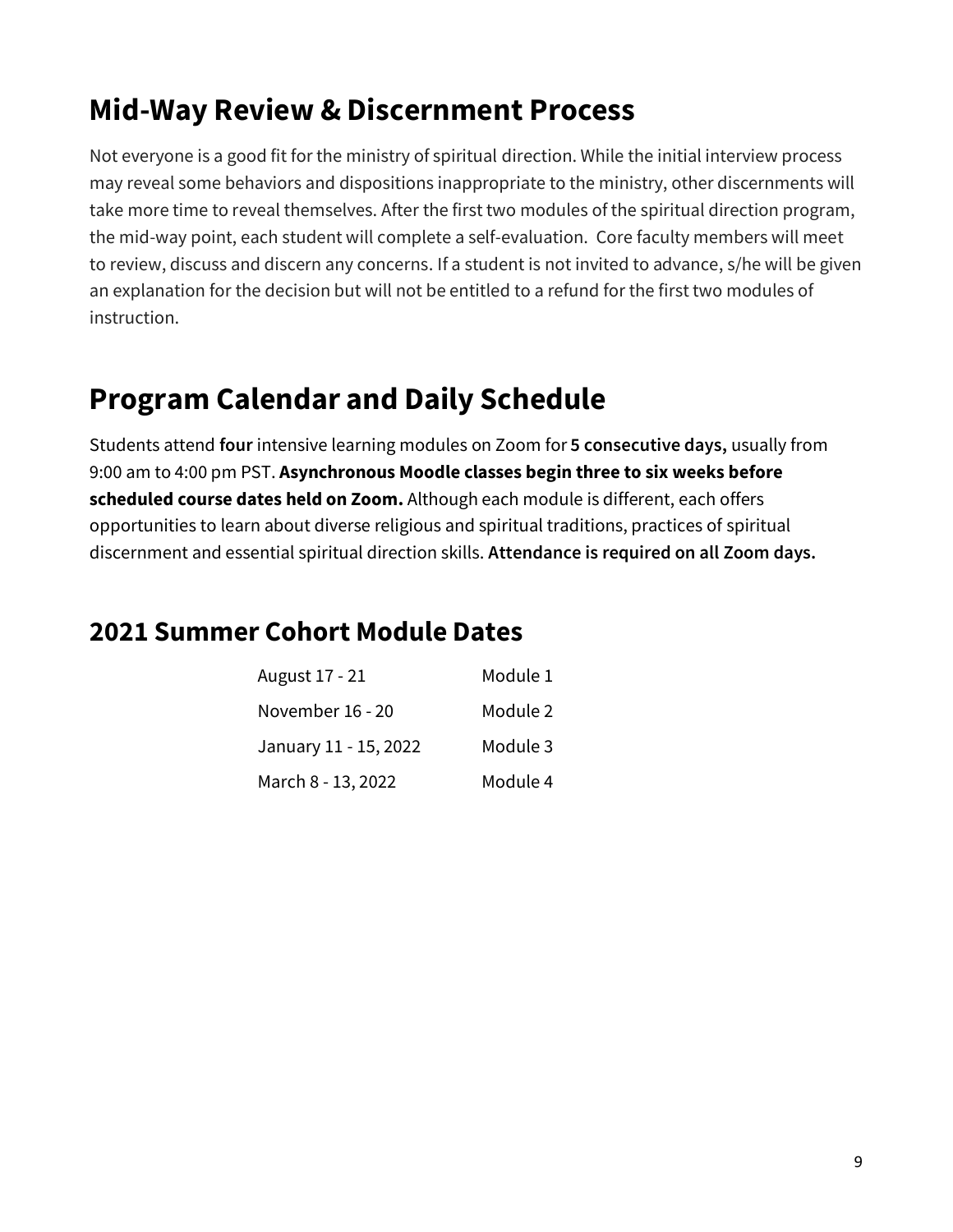# **Certificate Bestowed**

All graduates of the Interfaith Spiritual Direction Certificate Program receive **a Certificate of Completion** from The Chaplaincy Institute. Students may have it mailed to them once they have completed their practicum or they can be honored at one of our **Ordination and Graduation Ceremonies** held in March and October.

# **Application Process**

**Request or download program application:**

[Admissions@chaplaincyinstitute.org](mailto:Admissions@chaplaincyinstitute.org)



Applications are **due by May 15th, 2021.** The online classes for the program begin in **mid-June, 2021**. Applications are accepted on a first come, first served basis. Only 16 students will be accepted into the program, so *we advise submitting your application early*.

A written application, application fee, professional resume or CV and letters of recommendation are required. Application materials can be sent in as they are completed; they do not all have to arrive together. **Please email the application and materials to:**

[Admissions@chaplaincyinstitute.org](mailto:Admissions@chaplaincyinstitute.org) or t[o katrina@chaplaincyinstitute.org](mailto:katrina@chaplaincyinstitute.org)

or **mail** application materials to:

**The Chaplaincy Institute 941 The Alameda Berkeley, CA 94707**

**More Information**

510-843-1422 [Admissions@chaplaincyinstitute.org](mailto:Admissions@chaplaincyinstitute.org)

# **Application Interviews**

We review applications in the order we receive them, within 2 weeks of receiving them. Once reviewed, we will be in contact with you to schedule a 60-minute phone or in-person interview with Program Director Rev. Dr. John Mabry.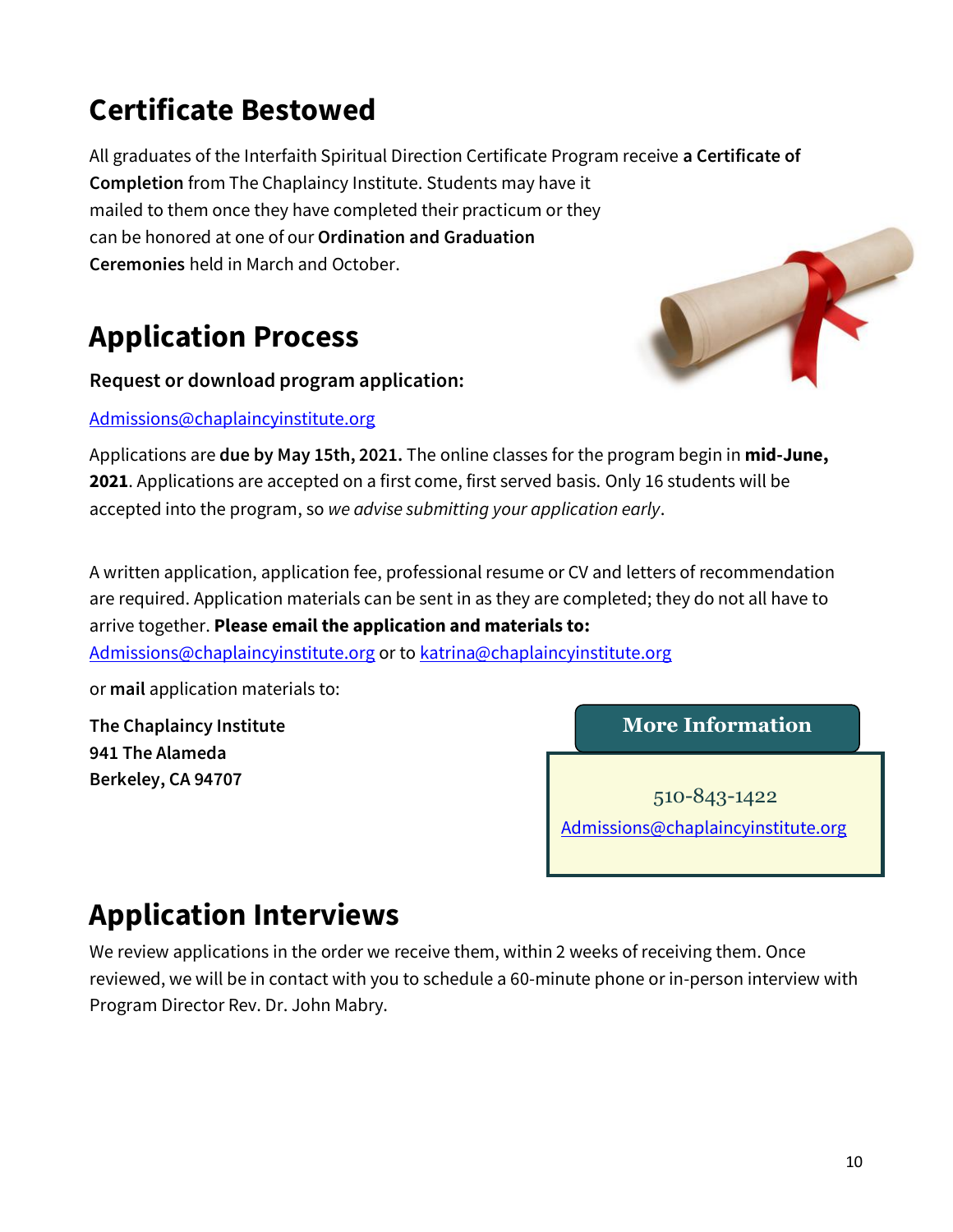# **Program Fees & Financial Policies**

For a description of this program's fees, visit the website at: <http://chaplaincyinstitute.org/interfaith-spiritual-direction-certificate-program-fees/>

Discounts are available for students who have previously completed the Chaplaincy Program coursework or who can pre-pay the entire program fee.

# **Financial Aid**

### **Scholarships and Work Study Positions**

The Chaplaincy Institute (ChI) is committed to making our interfaith education programs accessible to all qualified applicants. In this spirit, we offer a limited number of scholarships or work study positions to provide partial assistance with tuition fees to enrolled students.

The most important factors that are considered when determining work study awards are a student's financial need, matching of specific skill sets to organizational needs, and student's ability and commitment to keeping a regular work schedule that we can count on and manage to. Work study awards are applied to program fees only and should not be requested to offset expenses associated with other program costs.

**Please request the Financial Aid Application from Admissions.**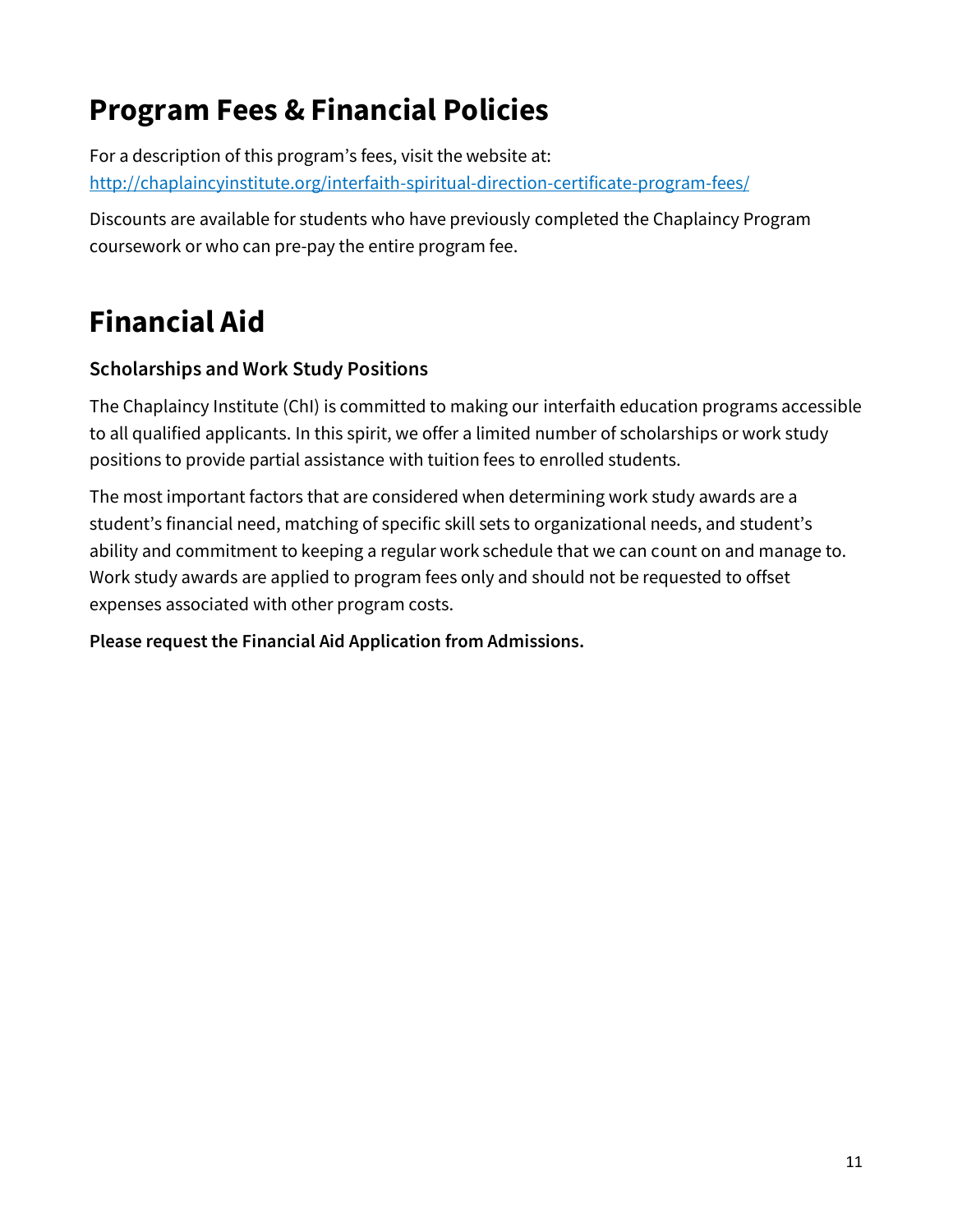# **Program Leadership**

The landscape of interfaith may seem as foreign to you as Morocco or Nepal. For this reason you need guides on the journey who are knowledgeable, who speak the language because they have been there and have learned from experience, or who can join you in finding the way to ask the questions that will point to the next step on the path. Our core faculty helps to expand students' working language of Interfaith Spiritual Direction. They interact with the student's unique gifts of calling and aspiration for spiritual direction in order to support the student's attainment of the skills and competencies necessary for being a professional and successful spiritual director.



**Rev Dr John Mabry** is the Director of the Interfaith Spiritual Direction Certificate Program for CHI. He has been teaching spiritual guidance since 2003. A United Church of Christ minister, John pastors Grace North Church (Congregational) in Berkeley, California and has taught spiritual guidance, world religions and comparative theology at ChI and many other Bay Area schools. He is the author of several books on spirituality and interfaith ministry, including *Growing into God: A Beginner's Guide to Christian Mysticism; Noticing the Divine: An Introduction to Interfaith Spiritual Guidance;* and *Faith Styles: Ways People Believe,* among many others.

### **ChI Faculty**



**Rev Lauren Van Ham, MA**, former Dean of ChI's Interfaith Studies Certificate Program, was ordained with the very first cohort of ChI ordinands in 1999, and completed the Interfaith Spiritual Direction Certificate Course in 2006. Before joining the ChI staff in 2010, Lauren served for eight years, as a staff chaplain at St. Mary's Medical Center in San Francisco. From there, she moved to a corporate environment, where she custom-designed employee programs for multi-national companies committed to sustainability and culture change. As part of her evolving call and commitment to "eco-chaplaincy", Lauren served as Executive Director

for Green Sangha (a non-profit dedicated to spiritually-engaged environmental activism) from 2004-2006 and chaired Fair Trade Berkeley, a group whose dedication helped make Berkeley the 19th Fair Trade Town in the U.S. Lauren holds degrees from Carnegie Mellon University, and Naropa University.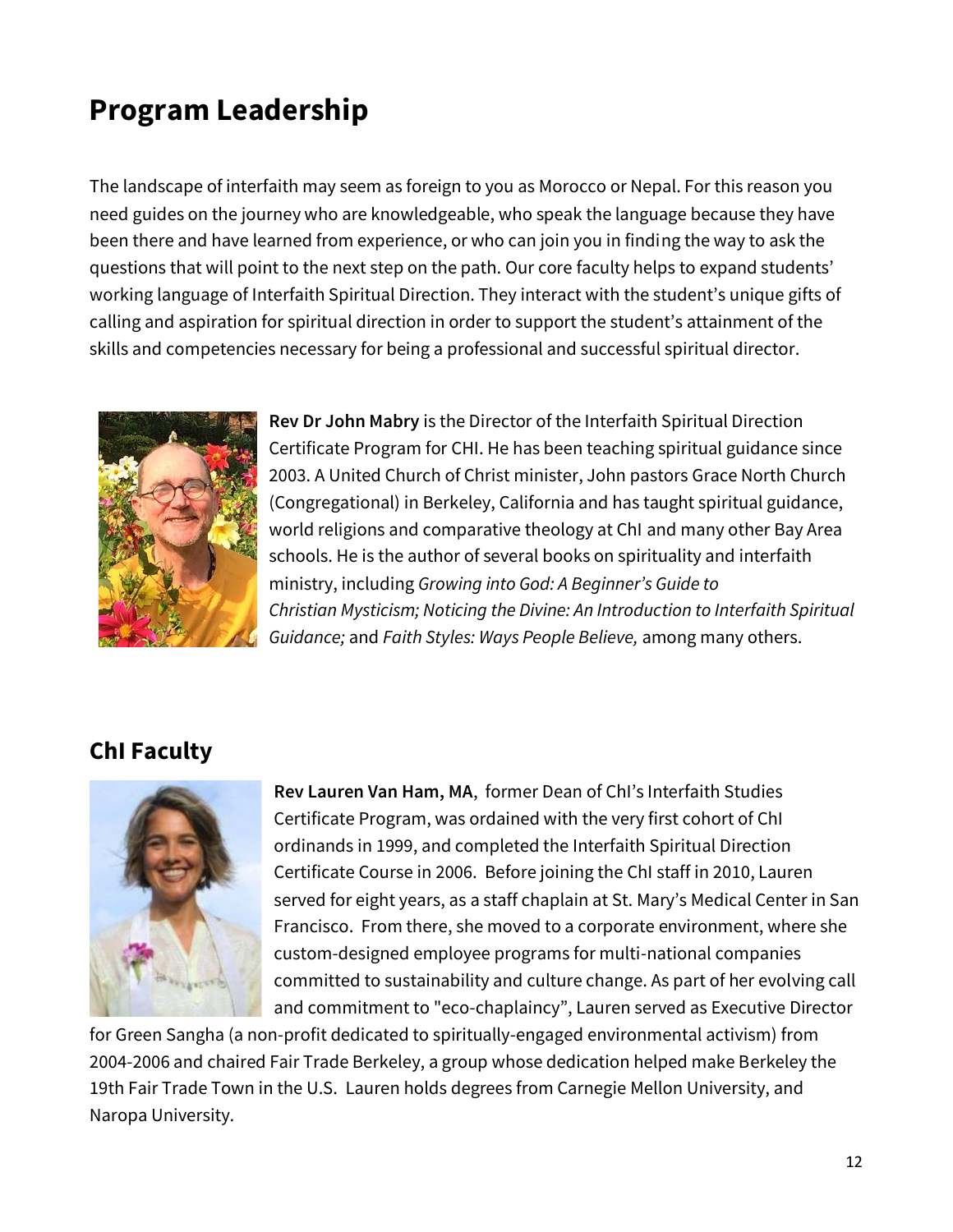

**Rev Scott Quinn, MDiv, MA**, was ordained as a Lutheran minister after completing a Masters of Divinity, and served as an associate pastor at a congregation in the Dallas, Texas area for five years. In 2005, he completed a Masters of Spiritual Psychology from the University of Santa Monica and became an educator and spiritual director at an interfaith spirituality center. Since moving to the Bay Area in 2011, Scott has completed ChI's Interfaith Spiritual Direction Certificate Program, Spiritual Direction Program, and

Supervision of Spiritual Directors Certificate Programs, and he has transferred his ordination to The ChI Community. After serving as Director of The ChI Community for three years, Scott now serves as Executive Director of the Marin Interfaith Council.

# **About Us**

For more information about The Chaplaincy Institute Seminary & Community, visit us on the web at [chaplaincyinstitute.org.](http://www.chaplaincyinstitute.org/)

Catalogs for each of our programs, (Interfaith Chaplaincy, Transfer of Ministerial Standing/Dual Ministerial Standing and Open Courses) can be found on our website, as well as resources and information about the Interfaith approach to chaplaincy and spirituality.

For more information about any of our programs, or to speak with the Dean of Students and Enrollment, email [admissions@chaplaincyinstitute.org](mailto:admissions@chaplaincyinstitute.org) or call 510-843-1422

### **Contact us**

**Email:** [chioffice@chaplaincyinstitute.org](mailto:chioffice@chaplaincyinstitute.org) **Address:** 941 The Alameda Berkeley, CA 94707 **Phone:** 510-843-1422 **Website:** [chaplaincyinstitute.org](http://www.chaplaincyinstitute.org/)